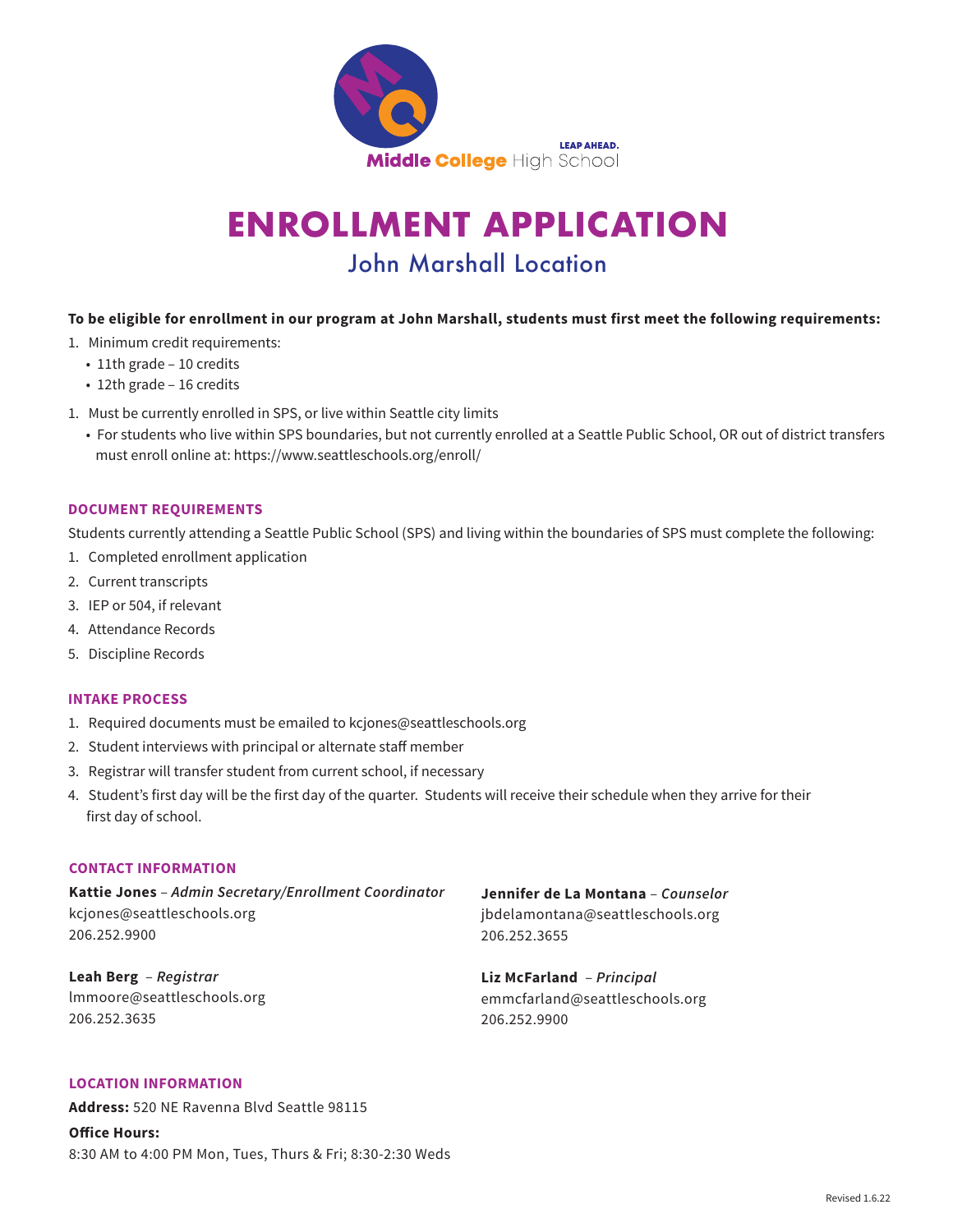

# **GENERAL INFORMATION**

| <b>LAST NAME</b>                                                                                                                                                                                                                     | <b>FIRST NAME</b> | MIDDLE INITIAL |  |
|--------------------------------------------------------------------------------------------------------------------------------------------------------------------------------------------------------------------------------------|-------------------|----------------|--|
| Current Grade: Gender: Capital Context Current Crate of Dirth: Capital Art Current Crade: Current Crade: Current Context Current Current Current Current Current Current Current Current Current Current Current Current Curre       |                   |                |  |
|                                                                                                                                                                                                                                      |                   |                |  |
|                                                                                                                                                                                                                                      |                   |                |  |
| Home address: <u>contract and a series of the series of the series of the series of the series of the series of the series of the series of the series of the series of the series of the series of the series of the series of </u> |                   |                |  |
|                                                                                                                                                                                                                                      |                   |                |  |
|                                                                                                                                                                                                                                      |                   |                |  |
| Is English your primary language? $\bigcirc$ YES                                                                                                                                                                                     | ΝO                |                |  |
| If not, what is your primary language?                                                                                                                                                                                               |                   |                |  |
| Is English the parent/guardian's primary language? $\bigcap$ YES                                                                                                                                                                     |                   | ΝO             |  |
| If not, what is their primary language?                                                                                                                                                                                              |                   |                |  |

# **STUDENT QUESTIONS**

| 1. How did you find out about Middle College High School? (select all that apply) |                     |                   |                 |        |  |
|-----------------------------------------------------------------------------------|---------------------|-------------------|-----------------|--------|--|
| Counselor                                                                         | School Announcement | Teacher/Counselor | Parent/Guardian | Friend |  |
| Other (please specify)                                                            |                     |                   |                 |        |  |
|                                                                                   |                     |                   |                 |        |  |
| 2. Do you have any health or medical concerns? If so, explain.                    |                     |                   |                 |        |  |
|                                                                                   |                     |                   |                 |        |  |

3. Do you have an IEP or 504? Please explain in short detail.

4. Are you currently working? If so, where and what are your hours?

5. Do you play any school sports or participate in after school extracurricular activities? If so, what do you participate in?